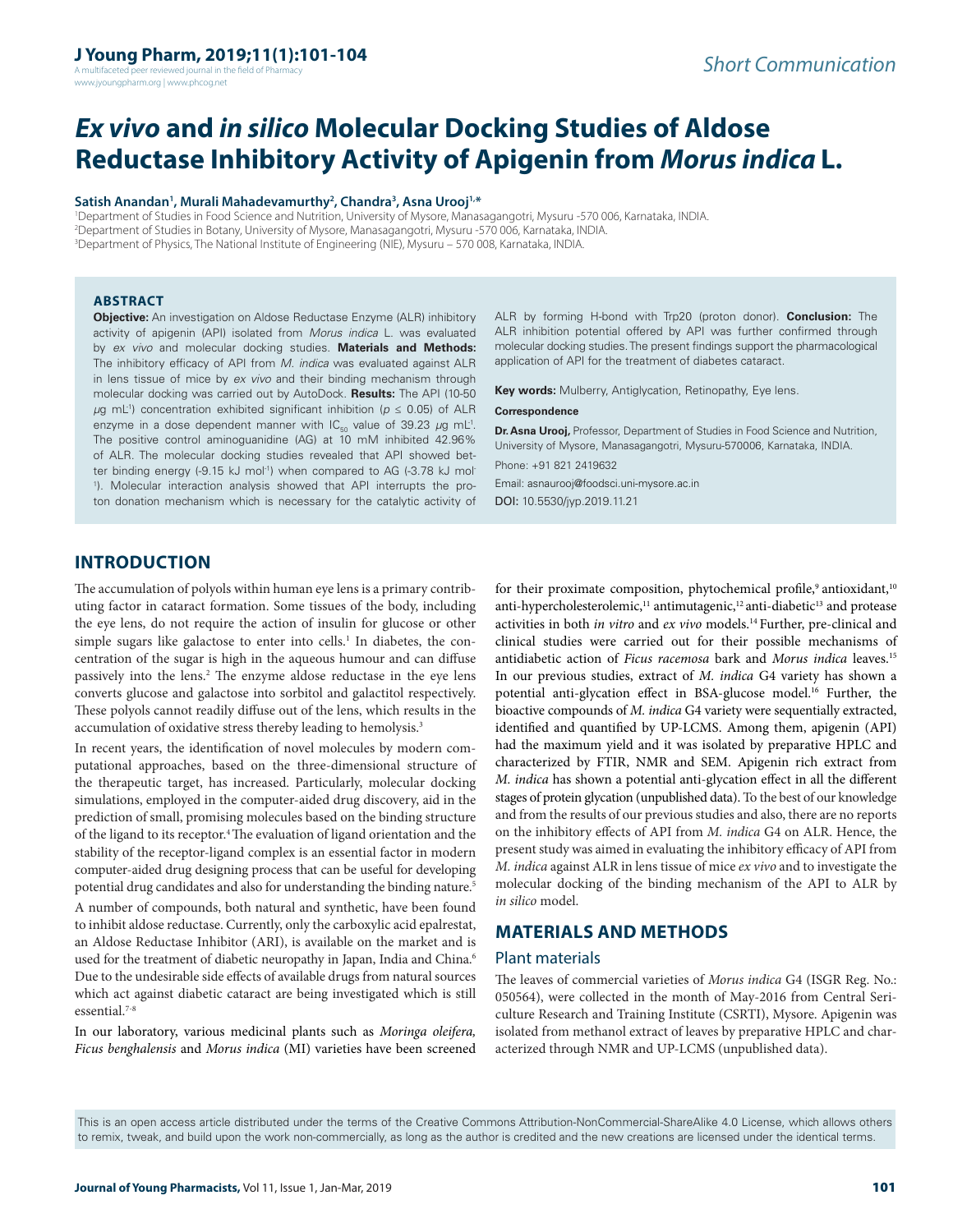# **Chemicals**

### DL-glyceraldehyde, NADPH, aminoguanidine was purchased from Sigma-Aldrich Chemicals Co. (India). All other chemicals and solvents used were of analytical grade.

## Animals

Healthy adult Swiss Albino mice (25-50 g) aged between 2 to 3 months, were taken for the study. They were housed under standard environmental conditions [12 h light and 12 h dark cycle, 25±30 °C, 35-60 % relative humidity] in polypropylene cages and maintained on commercial rat chow *ad-libitum*. All animals had free access to water. The experimental protocol was approved by the Institutional Animal Ethics Committee of University of Mysore, Manasagangotri, Mysuru. (Animal Sanction Order No: UOM/IAEC/06/2017).

Crude ALR was prepared as follows: Lenses were removed from Swiss albino mice (Body weighing 25-50 g) and frozen at -70 °C until use. Non-cataractous clear lenses were pooled and a homogenate was prepared in 0.1 M phosphate buffered saline (pH 6.2). The ALR homogenate was then centrifuged at 10,000 *g* for 20 min at 4°C in a refrigerated centrifuge. The supernatant was collected and used as ALR.<sup>17</sup>

### Inhibition of aldose reductase enzyme by apigenin

The inhibitory activity of the API on ALR was carried out using all the optimized data, in a 1 mL cuvette with optimize amount of enzyme (750  $\mu$ g mL<sup>-1</sup> protein), varying concentration of API (10-50  $\mu$ g mL<sup>-1</sup>) in 50 mM sodium-potassium phosphate buffer (pH 6.0) containing 5 mM β-mercaptoethanol, 0.7 M NADPH, 0.4 M  $\rm Li_2SO_4$  and 2.5 mM of glyceraldehyde (substrate) were taken. The reaction was initiated by addition of glyceraldehyde and the change in the absorbance at 340 nm due to NADPH oxidation was measured spectrophotometrically.<sup>18</sup>

# Molecular docking of aldose reductase enzyme with API and AG

Molecular Docking estimated the characterization of the binding site between the ALR enzyme with API and AG. Docking calculation was performed using AutoDock 4.2 tool with a semi-empirical free-energy force.19 The crystal structure of ALR was obtained from Protein Data Bank (PDB ID: 3RX3). The PEG molecule together with water molecules present in the structure was removed and then polar hydrogen atoms and Kollman united atom charges were added. An initial grid volume (126 x 126 x 126 with 1 Å grid spacing 0.375 Å) covering all surface of the protein was used to improve the free movement of all structures around the protein for evaluation of binding regions. Then a smaller grid volume (60 x 60 x 60) was used to estimate the residues binding and the API and AG and ALR structures, were treated as rigid docking. Default AutoDock parameters with Lamarckian Genetic Algorithm were used. Finally, the best scoring (i.e., with the lowest docking energy or more populated) docked model was chosen to represent the most probable binding mode predicted.

# Statistical analysis

Data from three replicates of each experiment were subjected to analysis of variance (ANOVA) using SPSS Inc. 16.0. Significant effects of treatments were determined by F values ( $p \le 0.05$ ). Treatment means were separated by Tukey's HSD test.

# **RESULTS**

### Inhibition of aldose reductase enzyme by apigenin

The isolated API was evaluated for its potential to inhibit ALR enzyme  $ex vivo$ . All the API concentrations (10-50  $\mu$ g mL<sup>-1</sup>) exhibited significant inhibition ( $p \le 0.05$ ) of ALR in a dose-dependent manner from 10% to 62%, respectively (Figure 1). The IC<sub>50</sub> value was found to be 39.23  $\mu$ g mL<sup>-1</sup>. The positive control (AG) offered 50% inhibition to ALR at 5.15 mM concentration.

# Molecular docking of aldose reductase enzyme with API and AG

Docking results with the free binding energy, ligand efficiency inhibition constant, Van der wall energy + hydrogen bond + desolving energy, number of hydrogen bond, bonding residues and bond length values are listed in Table 1. Docking results API showed binding energy (-9.15 kJ mol<sup>-1</sup>) when compared with the standard AG (-3.78 kJ mol<sup>-1</sup>). The Trp20 and Asp101 amino acid residues interacting with the API and AG with the formation of hydrogen bonds (green dotted lines) is depicted in Figure 2.

# **DISCUSSION**

Many structurally diverse phytochemical components have been reported as potent ALR inhibition (ALRI) *in vitro*.<sup>7</sup> In the present study, the ALRI by API of *M*. *indica* could is by preventing either the enzymatic conversion of glyceraldehyde to glycerol and glucose to sorbitol, thereby replenishing



**Figure 1:** Inhibition of aldose reductase enzyme by apigenin from *Morus indica*-G4

#### **Table 1: Docking results of apigenin and aminoguanidine with aldose reductase enzyme**

| <b>Compounds</b> | <b>Binding</b><br><b>Energy</b><br>$(kJ \text{ mol-1})$ | Ligand<br><b>Efficiency</b> | <b>Inhibition</b><br><b>Constant</b> | Van der Waals +<br><b>H-bond + Desolve</b><br>energy | No. of<br>H-bonds | <b>Bonding residues</b>                  | <b>Bond Length</b><br>$(\AA)$ |
|------------------|---------------------------------------------------------|-----------------------------|--------------------------------------|------------------------------------------------------|-------------------|------------------------------------------|-------------------------------|
| API              | $-9.15$                                                 | $-0.46$                     | 196.65                               | $-10.13$                                             |                   | 3RX3:A: TRP20:HN                         | 2.127                         |
| AG               | $-3.78$                                                 | $-0.76$                     | 1.7                                  | $-2.22$                                              |                   | 3RX3:A: ASP102:OD2<br>4RX2:A: ASP102:OD2 | 2.212<br>2.218                |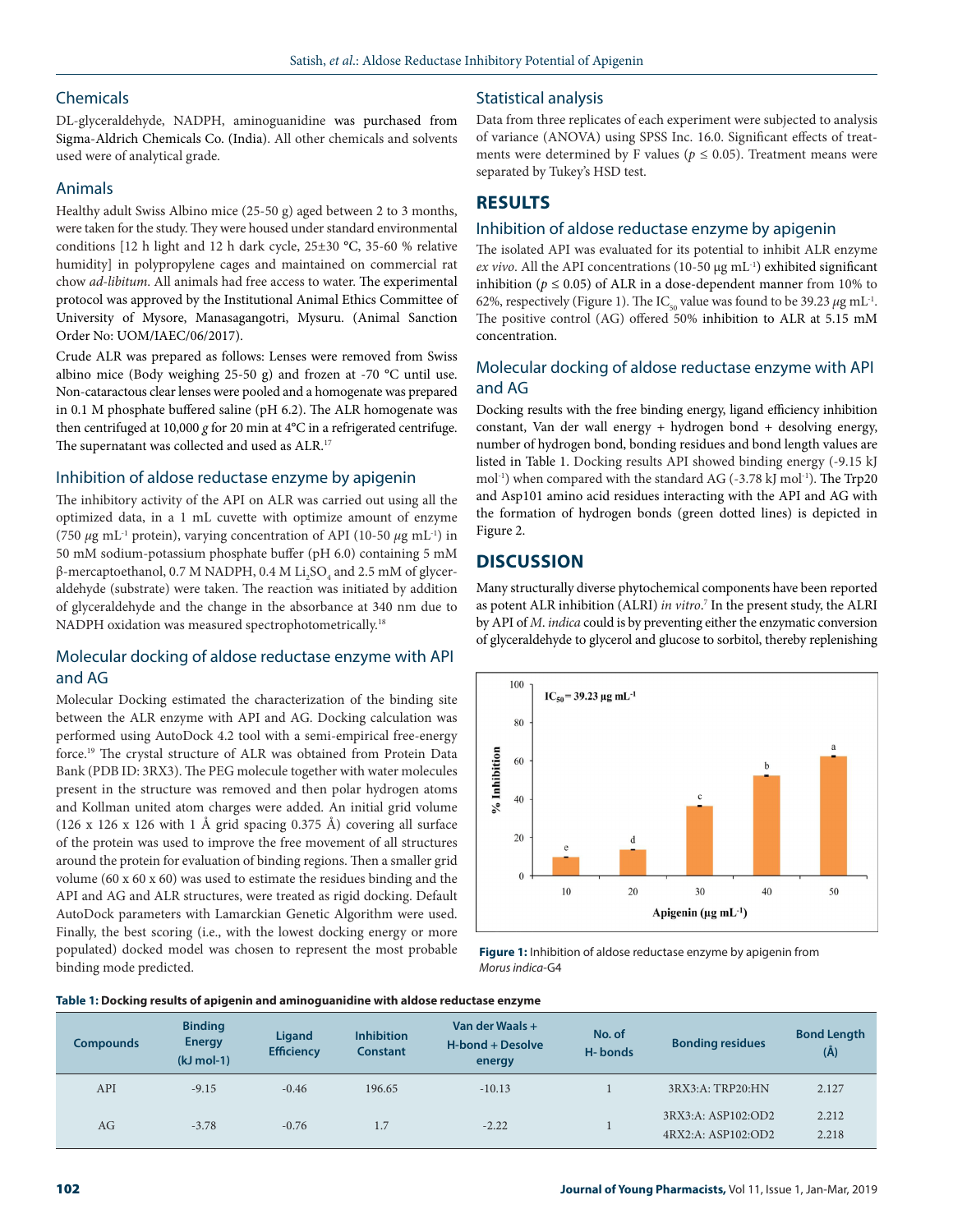

**Figure 2:** Docked pose of aldose reductase enzyme (3RX3) with apigenin and aminoguanidine. AG: Aminoguanidine; API: Apigenin

the depletion of NADPH levels. As API showed good inhibitory activity against ALR, it can be used to treat diabetic complication in the early stage. Although several synthetic ALR inhibitors such as tolrestat and sorbinil exhibit potent effects, either their use is limited, or they have been withdrawn from clinical trials because of relatively low efficacy, poor permeation and safety issues.<sup>8</sup> Currently known ALR inhibitors can be classified into the four main groups based on their structures like acetic acid derivatives (tolrestat and epalrestat), cyclic imides (sorbinil), phenolic derivatives (quercetin) and phenylsulfonyl nitro methane derivatives.<sup>20</sup>

Plant-derived compounds having significant ALR inhibitory activity can be classified into specific chemical groups such as flavonoids, tannins, phenolics, alkaloids, terpenoids, coumarins and miscellaneous compounds. The structural requirements of flavonoids for ALR inhibitory are flavones and flavonols having 7-hydroxy and catechol moiety (3' and 4' dihydroxy group) at the B ring exhibit strong activity and 2–3 double bond enhances activity. Flavones and flavonols have the catechol moiety at the B ring exhibit stronger activity than those having the pyrogallol  $(3,4,5)$ -trihydroxy) moiety.<sup>21</sup> Structure requirement for phenolics with a hydroxyl group at the 4<sup>th</sup> position was crucial for ALR inhibitory property and also the presence of the neighbouring-methyl group in phenolics, denature the ALR and inhibits its activity.18 ALR inhibitors including quercetin are currently the most commonly used oral agents for their good penetrations through cellular membranes and rapid metabolism of sorbitol by sorbitol dehydrogenase considered for treatment of diabetic complications.<sup>22</sup>

Molecular docking is a frequently used tool in computer-aided structurebased rational drug design. In the present study, we have demonstrated that how API molecules called ligands and the target ALR (macromolecule) fit together by generating binding energies with 3D-structure by using Auto Dock Tools (ADT). In the docking studies, if a compound shows lesser binding energy compared to the standard it proves that the compound has higher activity.<sup>23</sup> The API showed lesser binding energy when compared to that of standard AG and also potential binding sites of API were very effective when compared with standard AG. By the above study, the binding sites and docking parameters of API possess potential ALR inhibition when compared to AG. This may be attributed due to the differences in the position of the functional groups in that compound. Further research in the development of API and their derivatives as a potential drug candidate for the ALR inhibition must be undertaken.

### **CONCLUSION**

Apigenin (4′, 5,7-trihydroxyflavone) is a natural product belonging to the flavone class that is aglycone and are attractive as a therapeutic agent in the treatment of diabetic complications since there is no toxicity. In this context, we have been investigating aldose reductase inhibitors to prevent diabetic cataract in animals. Thus, we have successfully isolated and purified the aldose reductase inhibitor from *Morus indica* as apigenin, which has demonstrated its inhibitory efficacy in lens tissues of mice, in both *ex vivo* and *in silico* model. Further studies to confirm the retinopathy effect using an animal model are underway.

### **ACKNOWLEDGEMENT**

This work was performed with financial support from the Indian Council of Medical Research, New Delhi and DRS-UGC-SAP-II, New Delhi. The first author is grateful to Indian Council of Medical Research, New Delhi, for the award of a Senior Research Fellowship. The First author is also thankful to colleagues for assisting in animal experiments. Murali M., would like to acknowledge the University Grants Commission (UGC)- New Delhi, India for providing the financial support under UGC Post-Doctoral Fellowship for SC/ST Candidates (No. F/PDFSS-2015-17-KAR-11846). We are also grateful to Institution of Excellence (IOE) and University with Potential for Excellence (UPE), University of Mysore, Mysuru for providing instrumentation facilities.

### **CONFLICT OF INTEREST**

The authors declare no conflict of interest.

### **ABBREVIATIONS**

**ALR:** Aldose reductase enzyme; **API:** Apigenin; **AG:** Aminoguanidine.

#### **REFERENCES**

- 1. Gupta SK, Selvan VK, Agrawal SS, Saxena R. Advances in pharmacological strategies for the prevention of cataract development. Indian J Ophthalmol. 2009;57(3):175.
- 2. Davies PD, Duncan G, Pynsent PB, Arber DL, Lucas VA. Aqueous humour glucose concentration in cataract patients and its effect on the lens. Exp Eye Res. 1984;39(5):605-9.
- 3. Chung SS, Ho EC, Lam KS, Chung SK. Contribution of polyol pathway to diabetes-induced oxidative stress. J Am Soc Nephrol. 2003;14(suppl 3):S233-6.
- 4. Madeswaran A, Umamaheswari M, Asokkumar K, Sivashanmugam T, Subhadradevi V, Jagannath P. Discovery of potential aldose reductase inhibitors using *in silico* docking studies. Orient Pharm Exp Med. 2012;12(2):157-61.
- 5. Maithri G, Manasa B, Vani SS, Narendra A, Harshita T. Computational drug design and molecular dynamic studies- A review. Int J Biomed Data Min. 2016;6(01):1-7.
- 6. Reddy TN, Ravinder M, Bagul P, Ravikanti K, Bagul C, Nanubolu JB, *et al.* Synthesis and biological evaluation of new epalrestat analogues as aldose reductase inhibitors (ARIs). Eur J Med Chem. 2014;71:53-66.
- 7. Kawanishi K, Ueda H, Moriyasu M. Aldose reductase inhibitors from the nature. Cur Med Chem. 2003;10(15):1353-74.
- 8. Manzanaro S, Salvá J, de la Fuente JÁ. Phenolic marine natural products as aldose reductase inhibitors. J Nat Prod. 2006;69(10):1485-7.
- 9. Reddy VP, Urooj A. Proximate, phytochemical profile and antioxidant activity (*in vitro and ex vivo*) of *Morus indica* varieties. Int J Pharm Sci Res. 2013;4(4):1626.
- 10. Satish A, Reddy PV, Sairam S, Ahmed F, Urooj A. Antioxidative Effect and DNA protecting property of *Moringa oleifera* root extracts. J Herbs Spices Med Plants. 2014;20(3):209-20.
- 11. Reddy V, Urooj A, Sairam S, Ahmed F. Hypocholesterolemic Effect of *Moringa oleifera* Polyphenols in Rats Fed High Fat-Cholesterol Diet. Mal J Nutr. 2017;23(2):473-8.
- 12. Satish A, Kumar RP, Rakshith D, Satish S, Ahmed F. Antimutagenic and antioxidant activity of Ficus benghalensis stem bark and *Moringa oleifera* root extract. Int J Chem Anal Sci. 2013;4(2):45-8.
- 13. Ahmed F, Chavan S, Satish A, Punith KR. Inhibitory activities of *Ficus benghalensis* bark against carbohydrate hydrolyzing enzymes-An *in vitro* study. Pharmacogn J. 2011;3(20):33-7.